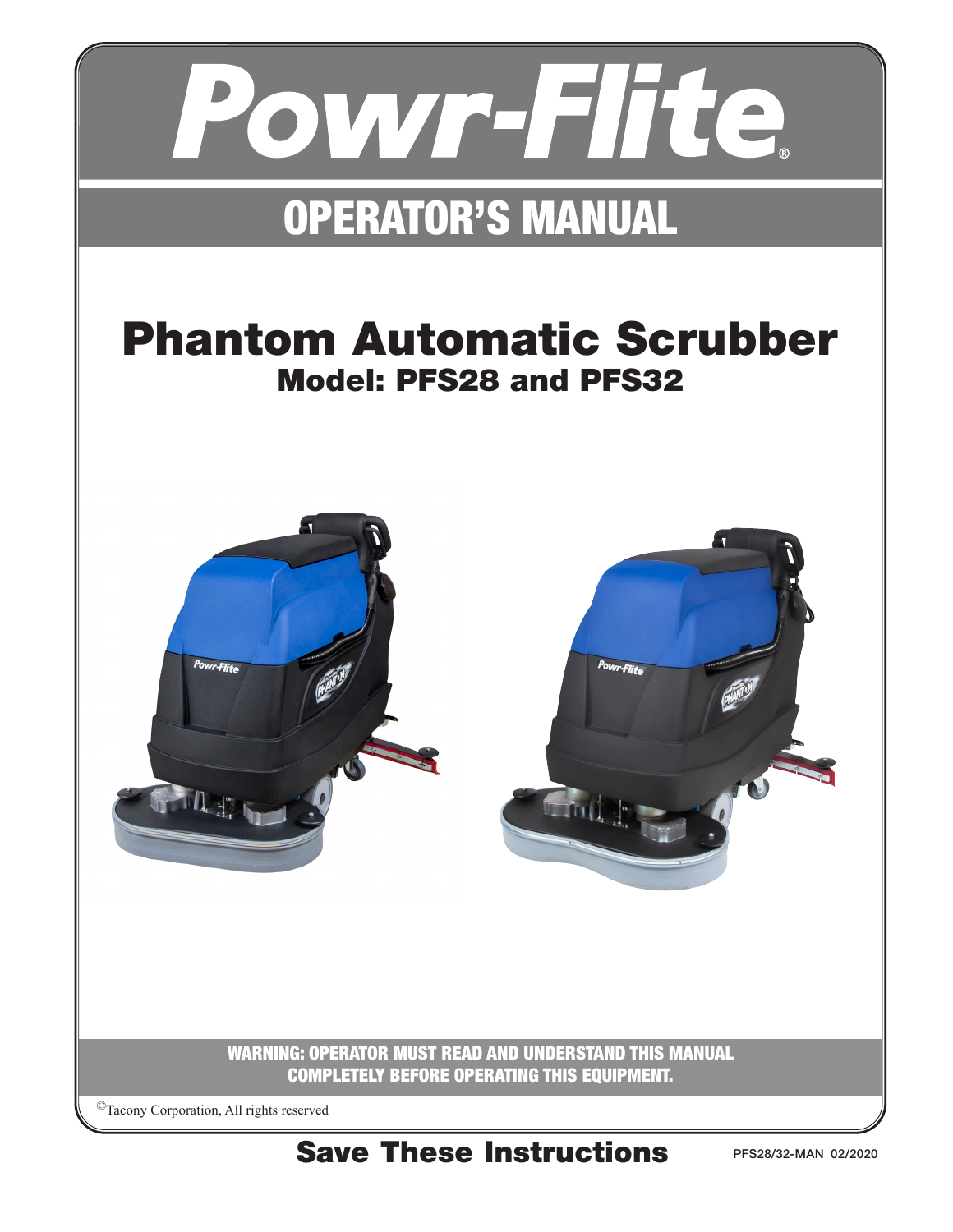The customer must make sure that the operators have read or are aware of the contents of this manual and that they adhere strictly to the indications listed. The manufacturer does not accept any responsibility for damage caused to persons and/or property, or to the equipment itself if the conditions described below are not respected. This manual is an integral part of the machine; it must be carefully preserved for the lifetime of the machine, right up to decommissioning. Do not alter or remove the label affixed to the machine. This manual describes a battery-powered floor cleaner and dryer. It has been designed for ease of use, manageability and safety. Maintenance has been simplified and reduced to a minimum in order to allow even untrained staff to carry necessary servicing operations.

## THE PRINCIPLE CHARACTERISTICS ARE:

- Painted sheet steel bodywork formed to give maximum strength at minimum weight.

- Reinforced polyethylene chassis in an elegant and indestructible design.

- Polyethylene tanks resistant to battery chemicals and to the most widely diffused industrial solvents.

- Polyurethane coated wheels.

- Reduction motor for brushes with lifetime lubrication.

- Vacuum motor for liquids with dangerous parts and electrical contacts out of reach from operator's hands.

- Ergonomic control panel with protected switches.

- Squeegee body with LYNATEX blades.

#### TECHNICAL SPECIFICATIONS

|                            |                              | <b>PFS28</b>           | <b>PFS32</b>           |
|----------------------------|------------------------------|------------------------|------------------------|
|                            | <b>Units</b>                 |                        |                        |
| Productivity               | sq.ft./hr/m <sup>2</sup> /hr | 27,986/2600            | 31,215/2900            |
| Solution tank capacity     | gallons/l                    | 21/80                  | 21/80                  |
| Recovery tank capacity     | gallons/l                    | 21/80                  | 21/80                  |
| Cleaning path              | in./mm                       | 28/700                 | 32/800                 |
| Squeegee width             | in./mm                       | 40.5/1030              | 40.5/1030              |
| <b>Brush pressure</b>      | lbs./kg                      | 110-154/50-70          | 110-154/50-70          |
| Brush motor power          | W/A                          | 375/15.5 (x2)          | $375/15.5$ (x2)        |
| Vacuum motor power         | W/A                          | 550/23                 | 550/23                 |
| Drive motor power          | W/A                          | 200/8.5                | 200/8.5                |
| Voltage                    |                              | 24                     | 24                     |
| <b>Batteries</b>           |                              | 2 x 12V                | 2 x 12V                |
| <b>Dimensions</b>          | in./mm                       | 58x31x43/1460x780x1100 | 58x34x43/1460x860x1100 |
| Weight (without batteries) | lbs./kg                      | 304/138                | 308/140                |

WARNING: The floor cleaner is intended for cleaning and washing level floors in closed spaces using appropriate detergents.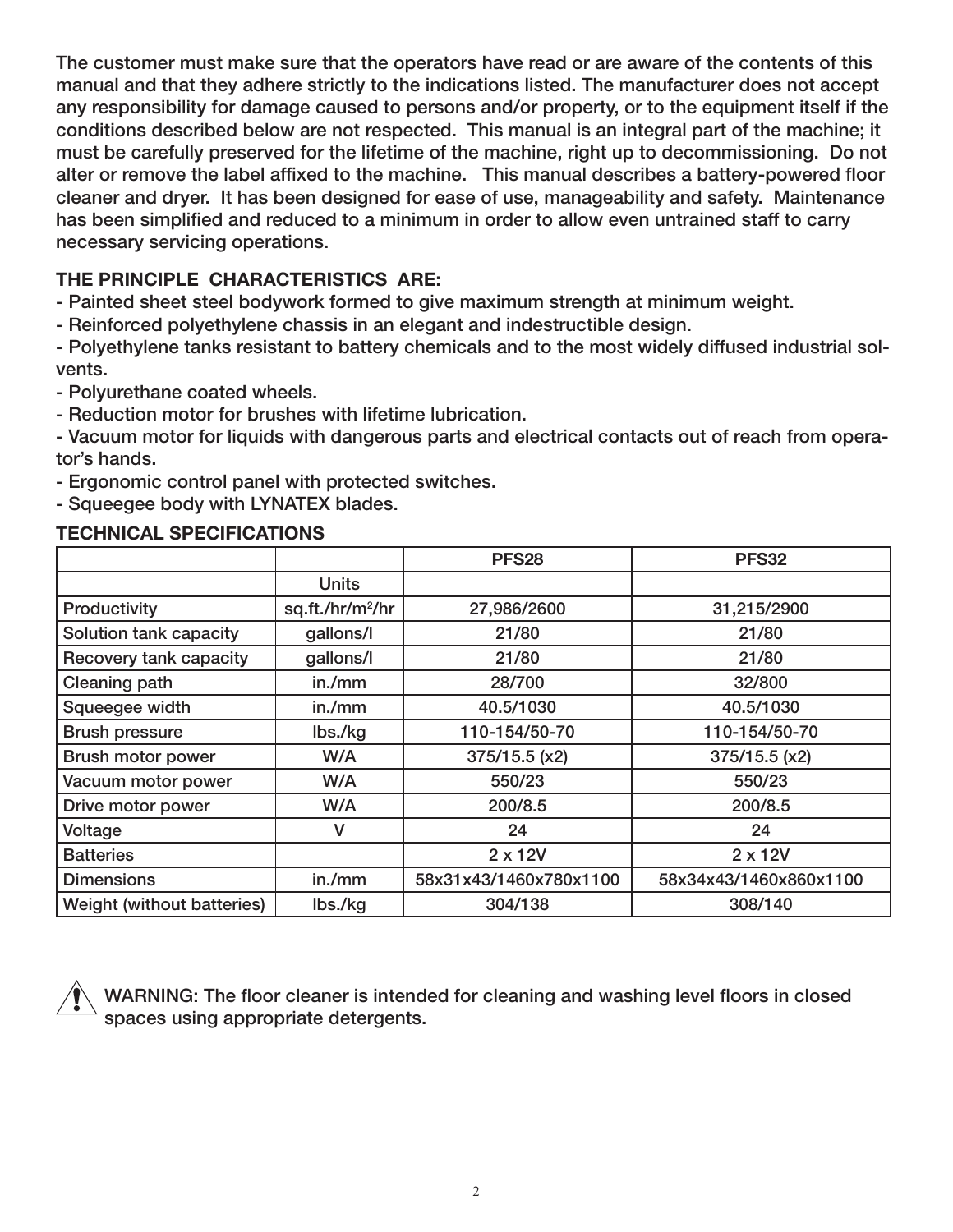## IMPORTANT SAFETY INSTRUCTIONS

All operators must read, understand and practice the following safety instructions. They will be repeated occasionally throughout this manual, and additional cautions may be added for specific cases.

• CAUTION: Operators must read and understand this manual completely before operating this equipment.

• CAUTION: Make sure key switch is in the "OFF" position before installing pad.

• CAUTION: Loose objects on the floor can become dangerous projectiles if struck by the high-speed pad. Remove them before operating this machine.

• CAUTION: Keep hands and feet away from revolving pad.

• CAUTION: Keep machine moving to prevent damage to finish or floor.

• CAUTION: Make sure key switch is turned "OFF" and battery connector is unplugged from machine before performing any maintenance procedures.

• CAUTION: Maintenance and repairs must be performed by authorized personnel.

• CAUTION: Battery acid can cause burns. When working on or around batteries, wear protective clothing and safety glasses. Remove metal jewelry. Do not lay tools or metal objects on top of batteries.

• CAUTION: Do not operate this equipment in bare feet or with open-toed shoes or sandals.

• CAUTION: Charging batteries generate explosive gases.

• CAUTION: Make sure the charger has turned off before disconnecting it from the batteries. Charge batteries in a well-ventilated area with the tanks in the raised and locked position.

• CAUTION: Store or park this machine on a level surface only. Remove key from switch if machine is left unattended.

• CAUTION: Do not operate machine or charger in areas where flammable liquids or gases are present. Do not use or pick up flammable chemicals or liquids with this machine.

• CAUTION: Make sure all caution, warning an instructional decals are in place and legible. Replace damaged or missing labels.

• CAUTION: These machines are designed for level floor operations only. DO NOT OPERATE on ramps or inclines unless adequate personnel are available for assistance.

• CAUTION: Do not expose electrical components to water or other liquids. To clean machine wipe down with a damp cloth.

• CAUTION: Do not draw current from the batteries with makeshift connectors, clips or contacts.

• CAUTION: Park the cleaner on a flat and level floor.

# WARNING:

# DO NOT OPERATE MACHINE OR CHARGER IN AREAS WHERE FLAMMABLE LIQUIDS OR GASES ARE PRESENT.

DO NOT USE OR PICK UP FLAMMABLE CHEMICALS OR LIQUIDS WITH THIS MACHINE.

DO NOT SMOKE, LIGHT FLAMES OR MAKE SPARKS.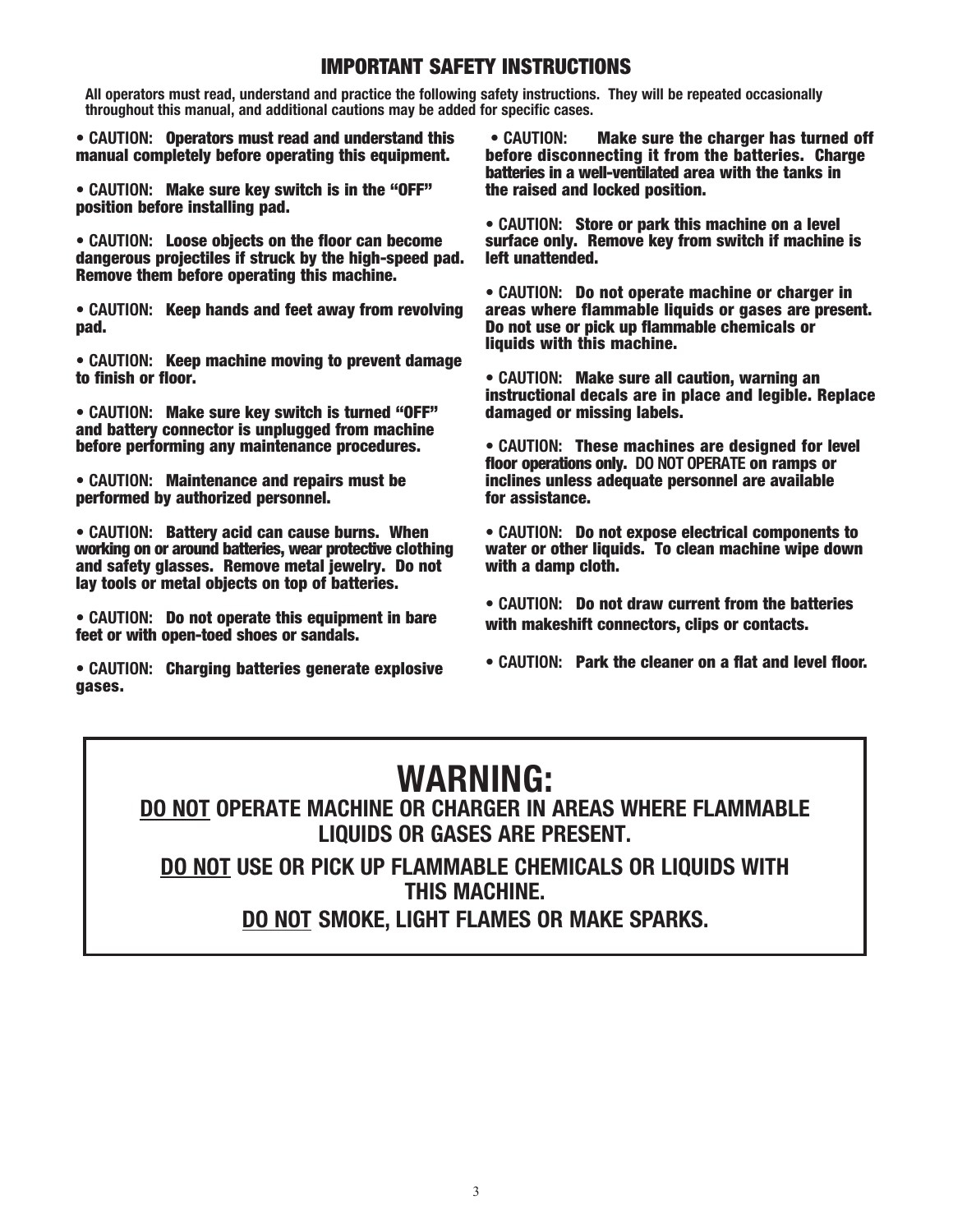# PHANTOM AUTOMATIC SCRUBBER

This manual refers to a battery powered automatic floor scrubber. Designed to be simple, easy to operate and safe, with maneuverability and automatic variable electronic drive. Routine maintenance has been simplified and reduced to the minimum to keep equipment on the job.

The floor cleaner is intended for cleaning and washing level floors in closed spaces using appropriate detergents.

### WARNING:

This manual serves to guarantee the correct use of the machine thus supporting the service which we offer the customer. You are advised to adhere strictly to the instructions contained in this manual since the manufacturer does not accept responsibility for any damage caused to persons or to property, or to the machine itself if it is not used in the way described here or if the safety and maintenance instructions are not followed. The instructions set out in this manual do not substitute the safety measures and technical specifications to be applied directly to the product for installation and operation, nor the safety regulations in force in the country where it is used or the rules of common sense. The installation or maintenance personnel must report any defects or deterioration which might compromise the safety of the machine.

#### WARNING:

The personnel responsible for operating the machine must have specific professional training or must have experience of using machines of this type. In order to prevent damage to people or to property, we advise the customer to adequately instruct the operators on any risks related to the use of this machine. The operator must always make use of the protective measures prescribed by the laws of the country in which the machine is used as well as additional protection provided by the employer (safety shoes, overalls, safety glasses, etc.).

Personnel employed for the use or maintenance of the machine must be expert, knowledgeable and mature for the tasks described and must be reliable for interpreting correctly the contents of this manual and for guaranteeing safety and attention to detail in the inspections. The appliance is not to be used by children or persons with reduced physical, sensory or mental capabilities, or lack of experience and knowledge, unless they have been given supervision or instruction.

The responsibilities of the personnel authorized to use the machine are at the discretion of the customer.

Maintenance personnel must have the specific characteristics ( maintenance technician) necessary for correctly interpreting diagrams and instructions.

The Manufacturer declines all responsibility for damage of any kind resulting from imprudent use by expert or inexpert personnel who have not operated the machine in accordance with this manual. The installation must be carried out in accordance with the laws in force in the country where it is installed; The Manufacturer is not responsible for equipment upstream of the cleaner.

Ensure that the main power switch is in the OFF (0) position and that the batteries are disconnected before carrying out any maintenance and/or filling the tanks with detergent and/ or changing the brushes. Maintenance procedures must be carried out by authorised personnel. Do not carry out any unsafe or temporary repairs or use non-original spare parts. Regularly check the wear and deterioration of the materials and, if necessary, call out your regular supplier.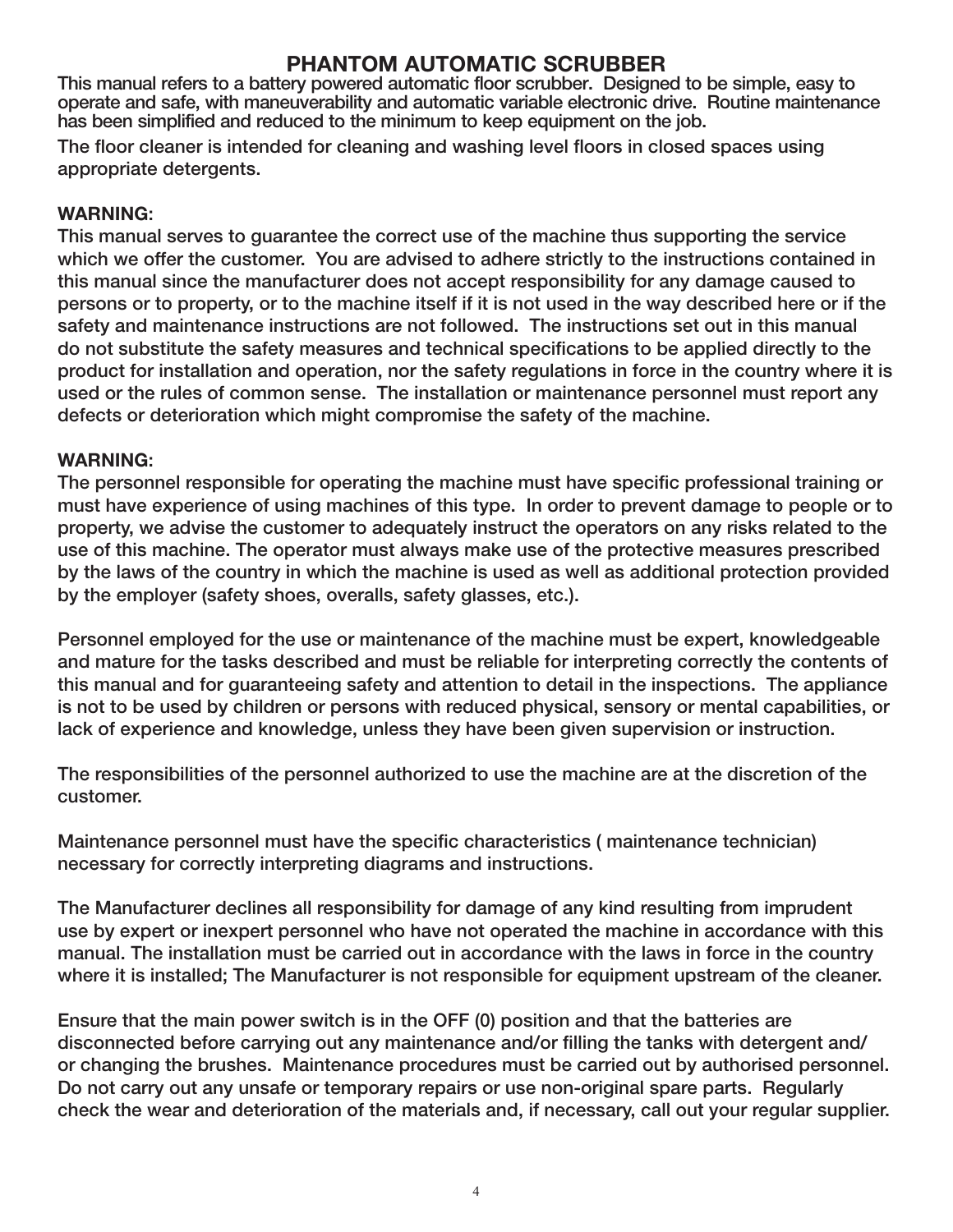

Do not leave the cleaner unattended particularly if children are present.

Refrain from smoking, lighting fires or provoking sparks.

Do not use flammable liquids or chemicals with this cleaner.

Ensure that the instruction manual and warnings are always on hand and are legible. Replace any torn or missing pages.

This machine must only be used on flat and level surfaces.

DO NOT USE THIS UNIT ON INCLINED SURFACES

Do not operate the machine in bare feet, with sandals or any kind of open footwear.

Do not wet electrical components with water or any other liquid.

Dry the machine with a cloth.

The electrical parking brake must be activated in the startup operation of the unit using the lever M30. In order to move the machine without batteries, it is necessary to disarm manually the brake pulling the lever back.

ATTENTION: for safety reasons, verify that the parking brake is working (pull the lever) once the batteries are connected!!.

The electromagnetic brake is automatically activated everytime the unit is switched off.



The machine generates a sound pressure level (noise) in an industrial environment (warehouse/ shop floor) which is 79 dBA. However, in other surroundings, this level may be exceeded in which case the customer must provide appropriate protection (ear defenders) as well as notices to promote their use and periodic hearing examinations.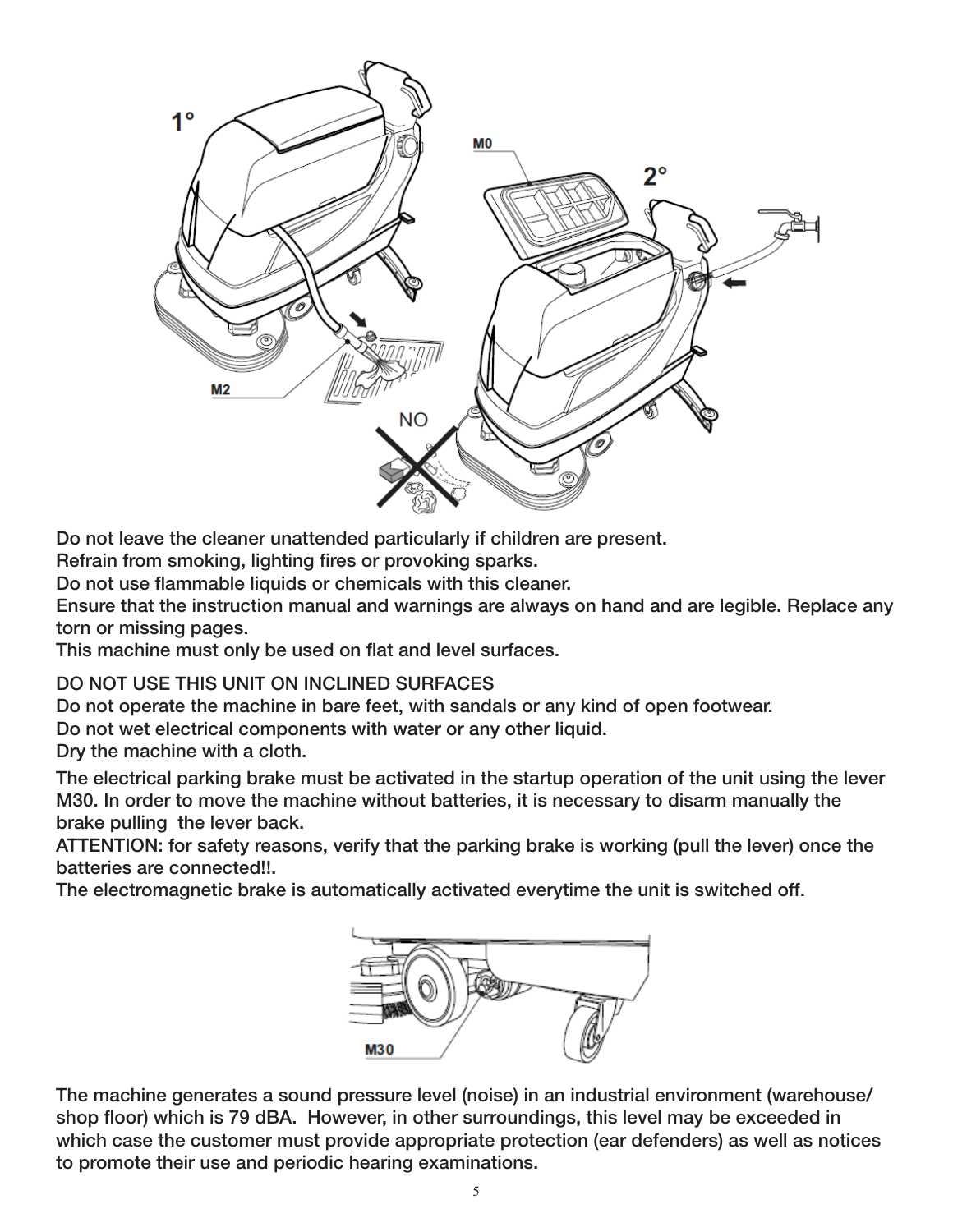### Batteries disposal. NOTE: WHEN THE MACHINE IS NOT USED, IT MUST BE TAKEN IN A DRY ENVIRONMENT

Open the recovery tank disconnect the plug of the battery themselves. Remove the screws that hold the cable to the batteries and remove them one at a time. For the disposal of the batteries refer to a disposal center; also see the notes about the disposal at the end of this manual.

It's very important to avoid the maximum complete discharge of the batteries in order to have a longer battery life. Avoid charging the batteries after a short time of use.

The operator must not wear clothing with wide sleeves, laces or belts; they must not approach the machine with bare or wet feet; they must not pull out the plug by pulling the cable; must not smoke if the environment or products used do not allow it.

For lifting and transporting use only specialized personnel (slingers, crane operators, etc.) with proper lifting gear which is suitable for the weight of the various components.

Transport (especially by road) must be carried out in the correct way and with the adequate means so as to protect the components (especially the electronic ones) from violent shocks, humidity, vibration, etc.; the machines are supplied with wheels and therefore need to be securely anchored before beginning transportation.

During movement, suspended loads made up of machine components or parts represent a collision, risk, it is the responsibility of the customer to highlight this danger.

On specific request, the Manufacturer will pack the machines appropriately but this does not eliminate the above safety notes.

We remind you that packing material (wood, nails, paper, cellophane, metal staples, adhesive tape, straps, ropes, etc.) may cause cuts or wounds and should be handled with care. These must be removed with appropriate tools and should not be left in the care of irresponsible people (e.g. Children); the same applies to the unpacking tools (scissors, hammers, pliers, knives, etc.). The area to be cleaned: The area to be cleaned should first be swept (manually or by machine) to remove loose dirt which may quickly clog up the vacuum system.

CAUTION: This machine is designed to work in closed industrial environments on level floors or on inclines no steeper than 2%. Do not use flammable chemicals and/or explosives with this machine. Do not use or pick up flammable chemicals or liquids with this machine.

Detergent tank: The detergent tank is positioned underneath the recover tank with the water filling cap M1 (page 8) easily accessible for easy refilling. Before filling the tank with correctly diluted detergent, empty the waste collection tank as described in the following paragraph; obviously this step is not required for the first time of filling. The capacity of the detergent tank is 21 gallons. Only use the quantities and dilution recommended by the detergent supplier and use only non foaming detergents.

Waste tank: The waste tank should be emptied (preferably after each use) so as not to let the dirt settle; to do this, remove the cap covering the drain tube M2 (page 7) which is held in place by a retaining spring, and put in a position so that it drains. Or empty the tank and clean it with the help of the cap M0 (page 8). Always abide by the environmental regulations of the country where the machine is used.

Squeegee Assembly: The squeegee assembly serves to finish the drying operation and it is very important to ensure it is in the correct position: lower the squeegee to its working position by using the pedal to releasing the lever M3 (page 8).

Do not leave any metallic tools or objects of any kind on the machine (see also IMPORTANT SAFETY INSTRUCTIONS) (page 3).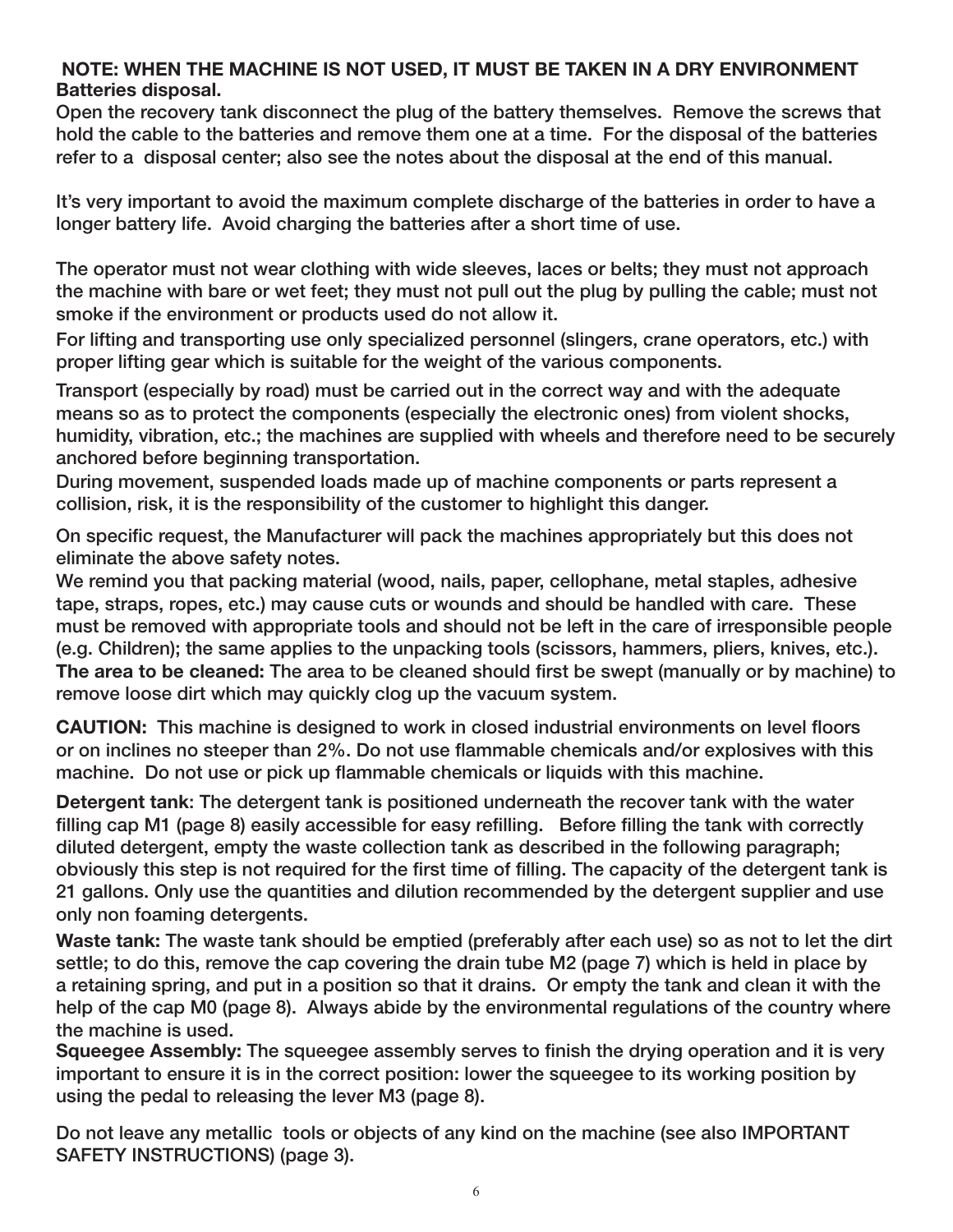Recharging the batteries: The operation must be done in an appropriate room with sufficient air recycling. Use the cable supplied to connect to the mains supply, normally 120 V 60 Hz; make sure that the supply voltage is the same as indicated on the battery charger itself. The charger will begin to charge the batteries.

Batteries : Check the electrolyte level and top up with distilled water if drops below the level of the battery elements. Keep the batteries clean and dry with anti-static cloths. Recharging must be carried out with the cell plugs removed and the cover of the machine opened so as to allow the gases generated to escape. In confined spaces these gases can be explosive, so recharging should be done in a well ventilated area.

Solution Valve: Use lever M4 (page 8) to regulate the dosage of detergent according to the amount of dirt and the speed of the machine, this will come with experience; at this point the floor cleaner will simultaneously clean and dry the floor:

Splash Guard: To replace the splash guard:

 Release the latch on the right side of the brush housing. Remove the screw at the opposite end of the retainer strip. Remove the retainer strip from the splash guard. Install the retainer strip in the same groove in the new splash guard. Reverse the procedure to install the splash guard.

Brush: The brush must be kept in working order; to remove a worn brush proceed as follows Turn off the machine (key switch in 0 position) and lift the brush with the pedal M7 (page 8); Unhook the brush by rotating it manually and dropping it onto the floor.

Replace the brush with the new one leaving it one the floor under the unit.

Turn on the machine again as described in the previous paragraph, put the speed potentiometer in the zero position. Operate the lever M8 (page 10) to turn ON the brush motor.

Release the pedal M7 (page 8). If the brush isn't hooked up immediately you have to make small side movements with the unit until the brush is hooked up.

### WARNING: the use of brushes and non original spare parts can be dangerous. IN ANY CASE FOR YOUR SAFETY AFTER THE ROTATION OF THE BRUSH BE CAREFUL NOT TO COME IN TOUCH WITH MOVING PARTS OR ROTATION.

The machine is supplied with a pad driver and a red pad.

The brushes pressure can be adjusted using the lever M40 (page 8). From 50 to 70Kg max;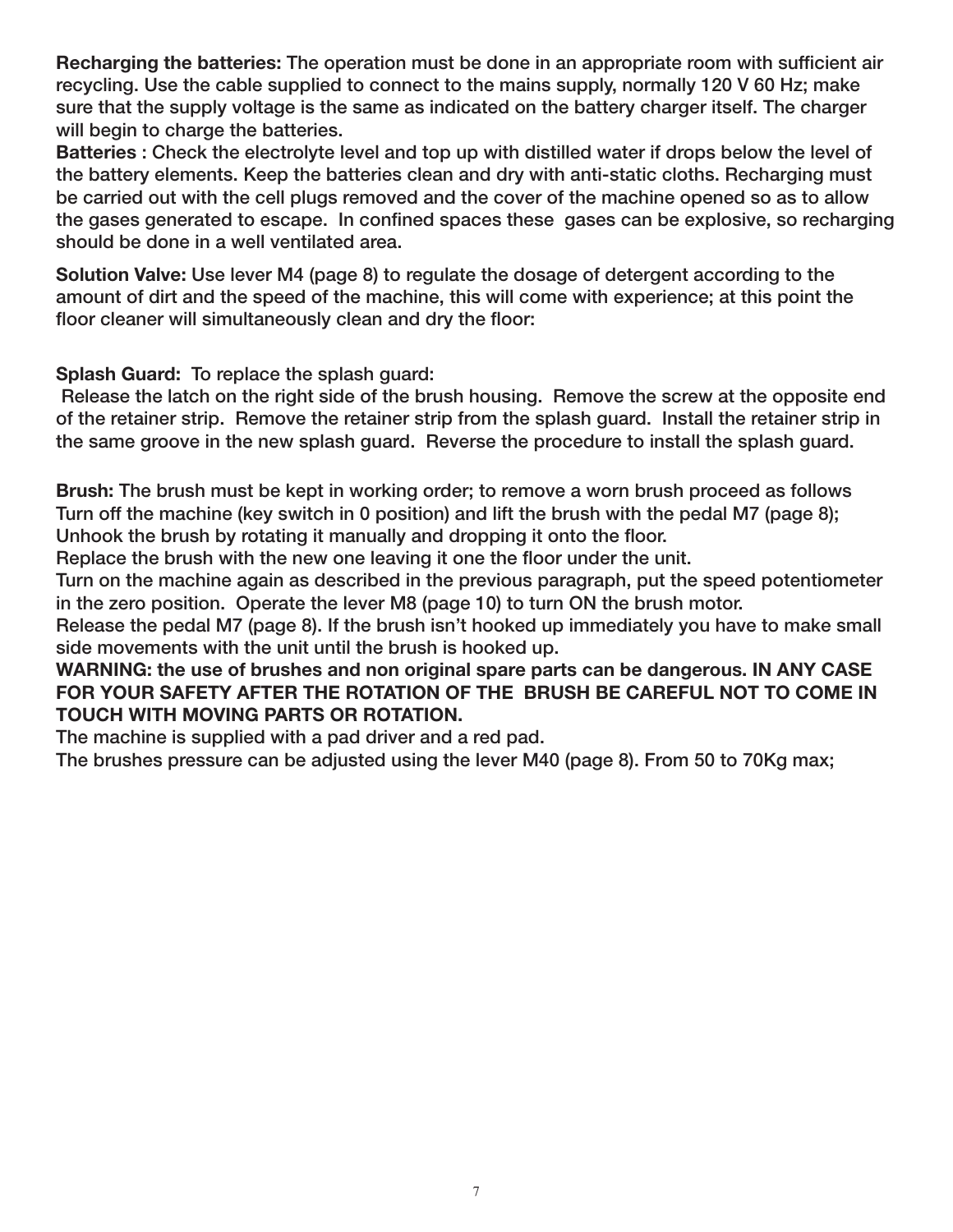

Turn the key switch to position ON (I). In this position the machine can already move backward and forward as described below. Next press butt  $\mathbf{\Phi}$  (control panel) then button **IMERGANERS (Brush).** At this point the water dosage and vacuum will start automatically. If desired, they can be switched off individuall with (wate  $\Delta$  id (vacuum ) buttons.

Pull lever M8, (page 10) the machine will go forward, keep the butto $\bullet$  (forward/reverse) pressed and the machine will go backward.

Release M8 (page 10) to stop the machine.

Regulate the forward speed with potentiometers

The charge level of the batteries is represented by the indicator  $\blacksquare$ When indicator  $\chi$  is on, the water recovery tank is full.

When this indicator is lighted, the vacuum and the solution are turned OFF. The recovery tank must be emptied and the indicator reset by turning the main panel power control switch or the key switch OFF and then back ON.

Particularly dirty floors: Certain floors or environments require particular attention or even a second pass with the cleaner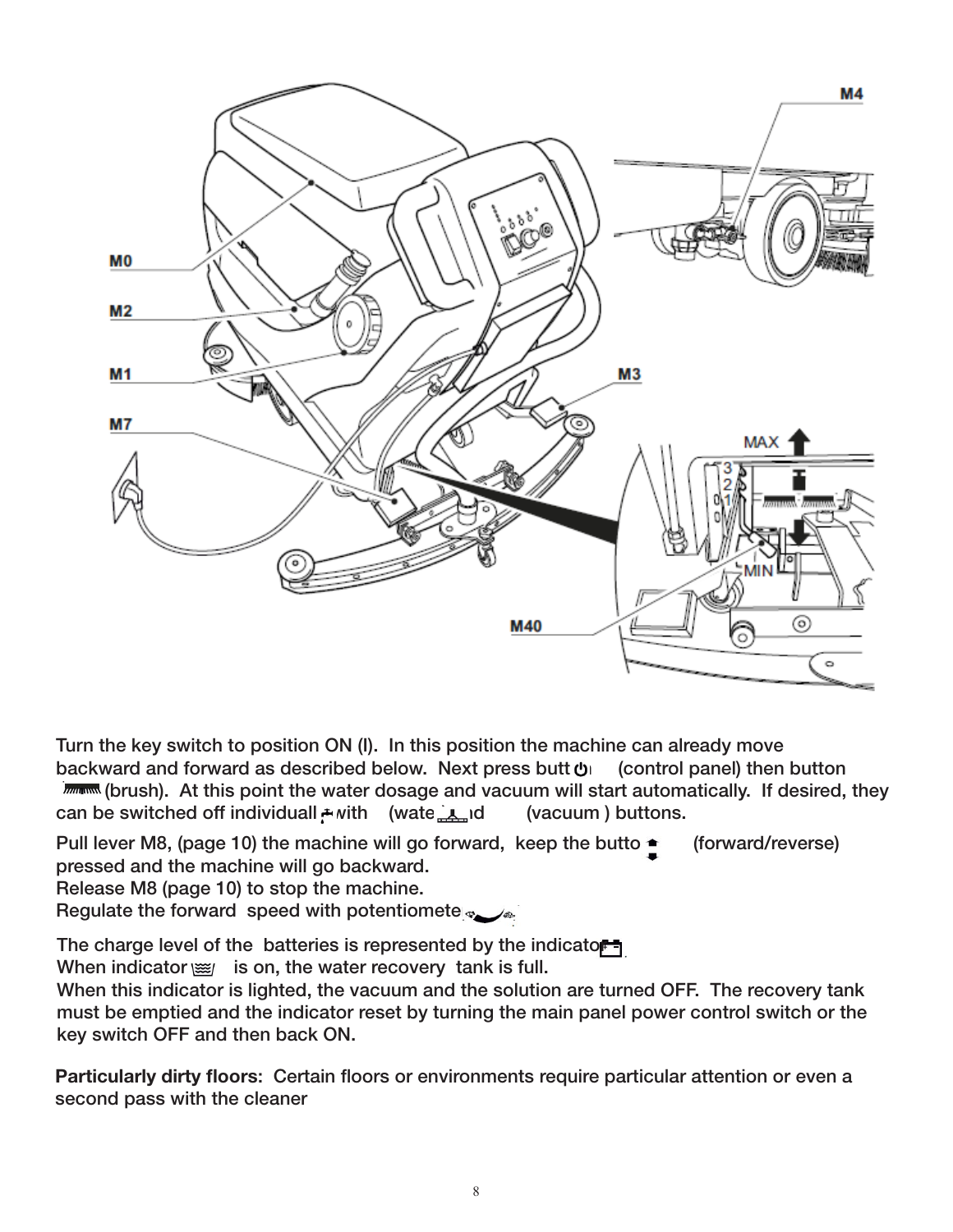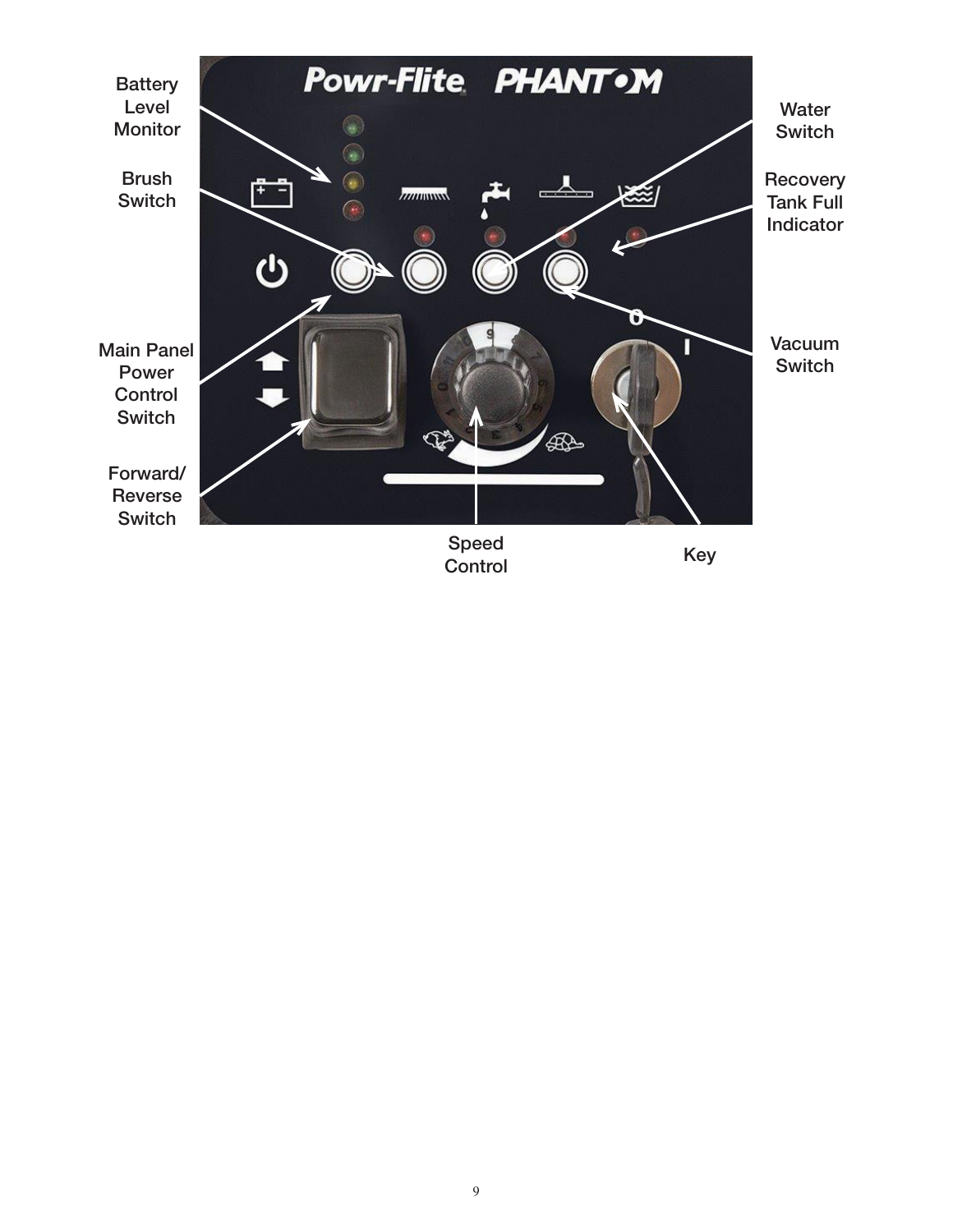WARNING: This operation must be performed using protective gloves to protect yourself  $\lambda$  from contact with dangerous solutions.

Squeegee Assembly: Inspect and clean the squeegee assembly weekly and make sure to restore it to its working condition. If the drying action is not perfect after cleaning the squeegee assembly, remove and replace any worn rubber blades.

To replace the squeegee blades proceed as follows: drain the water from the dirty water tank, remove the squeegee hose from the dirty water tank, pull the two pins to release the squeegee assembly from the unit. Remove the wing nuts holding the squeegee retaining strap and remove the squeegee blades. Install new squeegee blades in the reverse order.

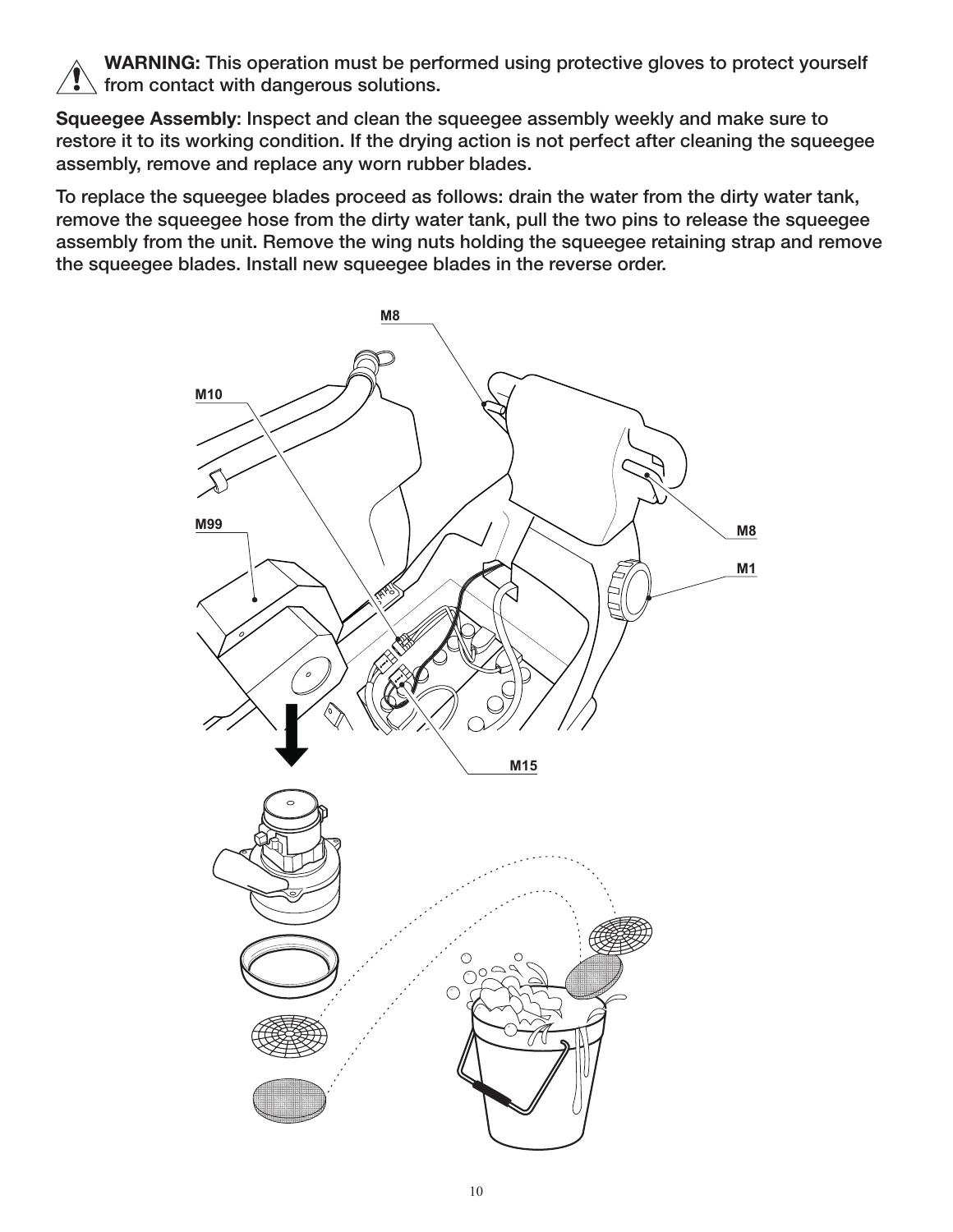Recovery tank: weekly clean it as follows: switch off the machine, switch off the voltage, open the dirty water tank. Remove the suction motor cover M99 (page 9) . Then remove the suction motor: the filter and the net will be cleaned underneath. Drain the dirty water from the M2 (page 7) pipe. Remove the dirt that has settled in the tank. To do this, open the cap M0 (page 7) to have visibility inside the tank.

# Fault diagnosis

WARNING - Before performing maintenance or making adjustments, switch off the machine and unplug from the batteries. The following simple checks may be performed by the operator.

| <b>Trouble</b>                               | <b>Possible Cause</b>                                                                                                                                  | <b>Possible Solution</b>                                                                                                                                           |
|----------------------------------------------|--------------------------------------------------------------------------------------------------------------------------------------------------------|--------------------------------------------------------------------------------------------------------------------------------------------------------------------|
| The machine does not start up                | Low battery<br>Main fuse blown                                                                                                                         | Ensure battery is charged<br>Replace fuse*                                                                                                                         |
| The machine does not move                    | Defective handle switch<br><b>Blown fuse</b><br>Speed control know set to low                                                                          | Check/Replace handle switch<br><b>Replace fuse</b><br>Increase speed adjustment                                                                                    |
| The brush does not rotate                    | <b>Blown fuse</b>                                                                                                                                      | <b>Replace fuse</b>                                                                                                                                                |
| The vacuum does not work                     | <b>Blown fuse</b><br>Defective vacuum switch<br>Recovery tank indicator is<br>lighted.                                                                 | <b>Replace fuse</b><br>Check/replace switch<br>Reset the indicator by turning<br>the Main Panel Power Control<br>Switch of the Key Switch OFF<br>and then back ON. |
| The squeegee does not<br>recovery completely | <b>Vacuum switched OFF</b><br>Vacuum hose blocked<br>Recovery tank lid not sealed<br>Recovery tank full<br>Worn/improperly adjusted<br>squeegee blades | <b>Turn ON vacuum</b><br><b>Clear blockages</b><br>Seat tank lid<br><b>Empty recovery tank</b><br>Replace/adjust squeegee<br>blades                                |
| No solution on the brushes                   | Solution tank empty<br>Water switch turned OFF<br><b>Solution Valve closed</b><br>Solution filter clogged<br>Solenoid valve defective                  | <b>Fill solution tank</b><br>Turn water switch ON<br>Open solution valve<br><b>Clean filter</b><br><b>Replace valve</b>                                            |
| <b>Insufficient Cleaning</b>                 | Incorrect brush selection<br>Incorrect detergent selection<br><b>Worn brushes</b>                                                                      | Select correct brush<br>Select correct detergent<br>Replace brush                                                                                                  |

\* If the fuse blows several times, the machine should be checked by an authorized Service Agent